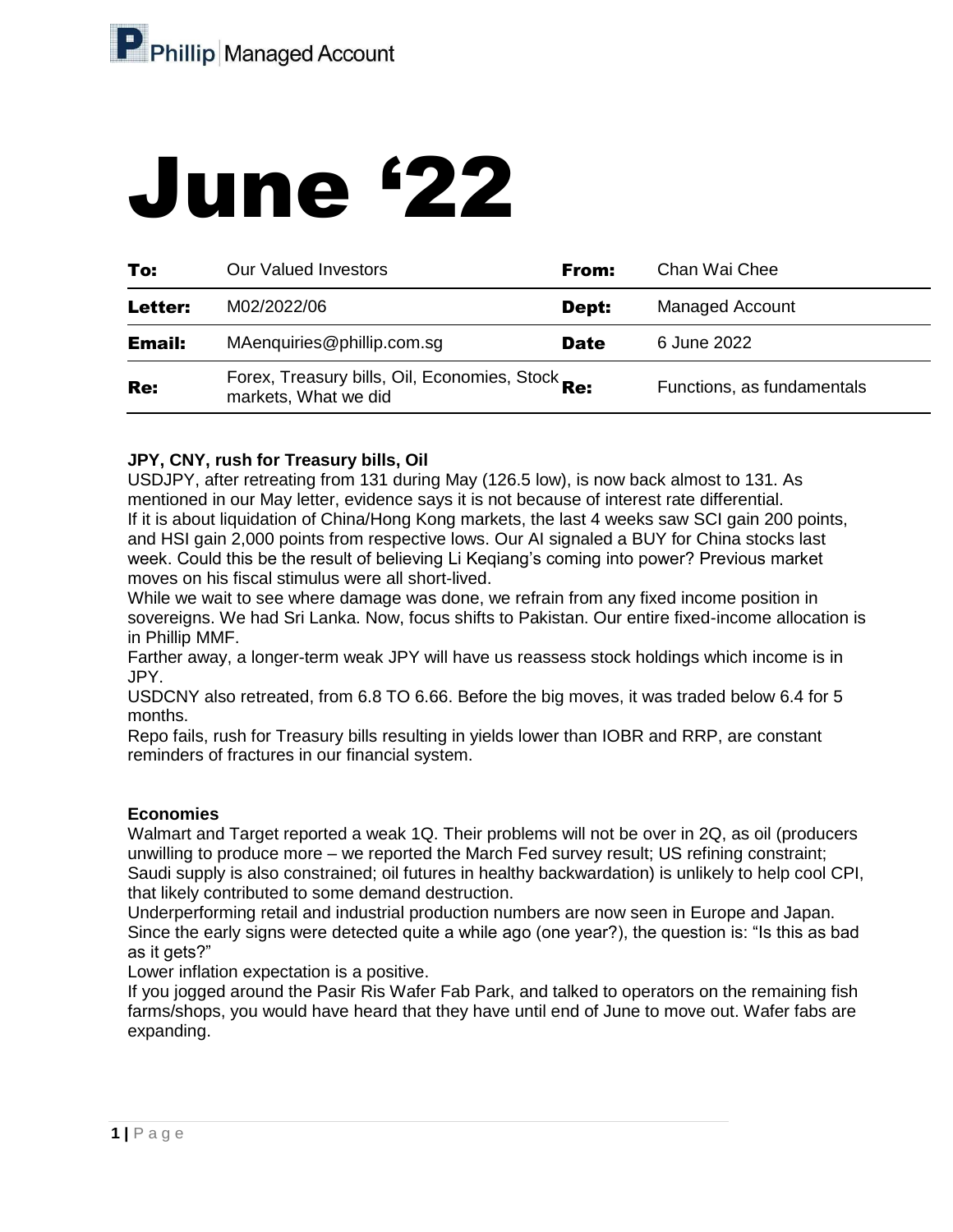

#### **Stock markets**

After all, we have always been taught that stock markets lead the economy.

However, "In Search of the Origins of Financial Fluctuations: The Inelastic Markets Hypothesis" by Xavier Gabaix and Ralph S.J. Koijen, published on May 12, 2022, might have thrown this premise out.

For now, we use some longer-term momentum reading. On Nasdaq 100's 36-month moving average, monthly range basis, it is still within the 0% to 40% band established since 2010. On Nasdaq 100's 36-month moving average, monthly close basis, it closed in May below the +10% support established since 2016. We remain cautious, although some reps are getting impatient.

### **What we did**

We aligned newer clients' holding in Mapletree Industrial, and Capitaland Invest on ex-dividend; and, Baytex. We lowered some exposure to China banks on lowering margins. We took profits on Valaris, Oil Explorers & Producers ETF, SATS, ST Engineering and ENI for all; and Petrobras for some clients. We took loss on StarHub.

The cash in our portfolios: Returns Enhancer (fixed income UTs) – 100%, Global Funds – 92%, Hong Kong Focus - 84%, Customized accounts – 26-54% (US-heavy ones are higher in cash), Asia Opportunities – 40%, Blue Chip Equity Yield – 36%, SMART 1 – 36%, Gold & Resources – 27%, Singapore Equity Yield – 27%, Singapore Growth – 22%, REITs – 12%. Your portfolio may not have the same numbers indicated, due to holding round lots.

#### **Thank you**

We are grateful for your trust, and continuing support. Our portfolios appear well-positioned, based on risks mentioned above.